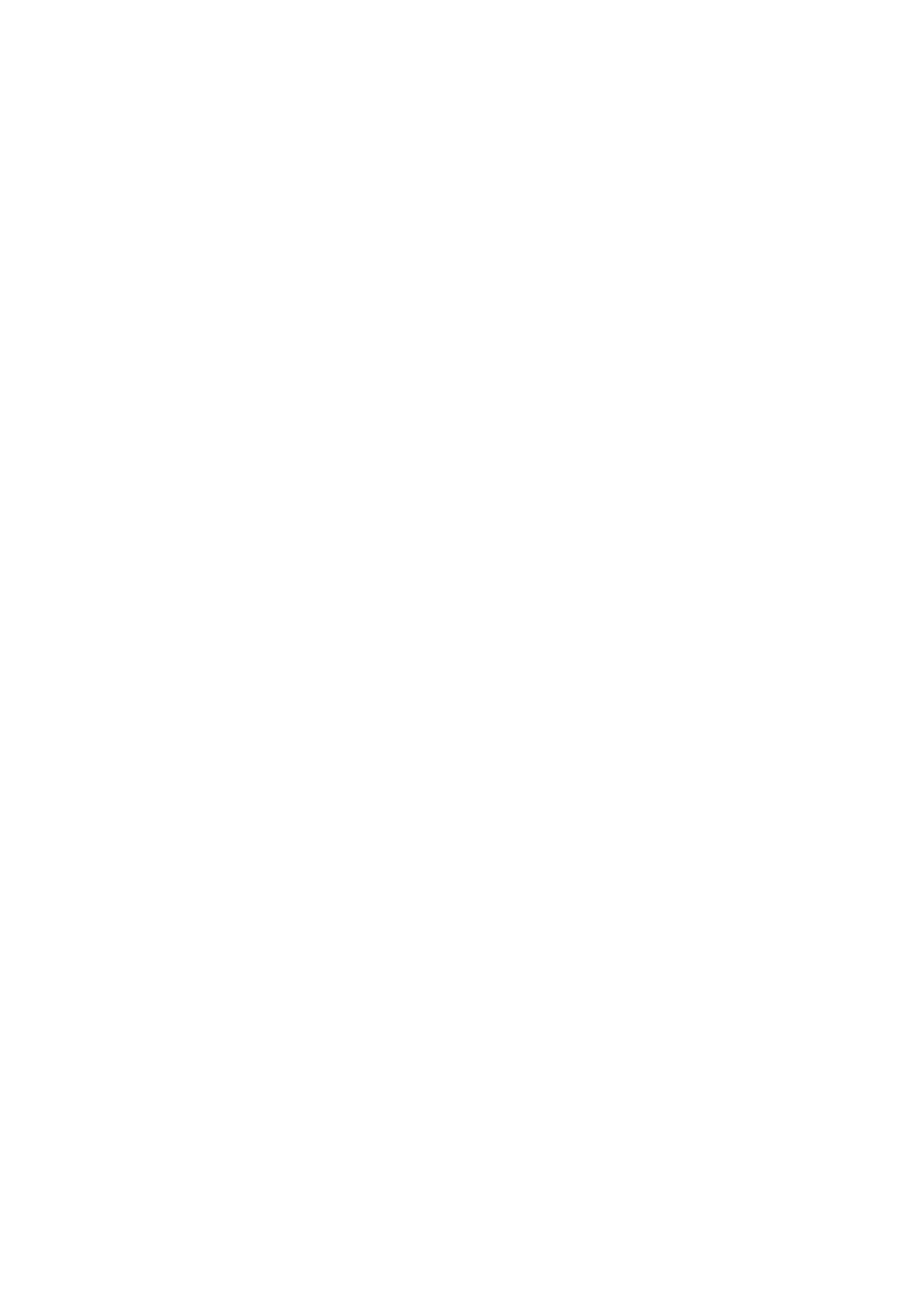

### **ENVIRONMENT PROTECTION (LITTER AND WASTE CONTROL) REGULATIONS 2013**

### **Arrangement of Sections**

#### **Regulation**

| <b>PART 1</b>  | <b>PRELIMINARY</b><br><u> 1989 - Johann Stein, marwolaethau a bhann an t-Amhair an t-Amhair an t-Amhair an t-Amhair an t-Amhair an t-A</u>             | 6       |
|----------------|--------------------------------------------------------------------------------------------------------------------------------------------------------|---------|
| 1              |                                                                                                                                                        |         |
| $\overline{2}$ |                                                                                                                                                        |         |
| <b>PART II</b> | <b>LITTER CONTROL MEASURES</b><br><u> 1980 - Johann Barn, mars eta bainar eta bainar eta baina eta baina eta baina eta baina eta baina eta baina e</u> | 8       |
| 3              | Offence to litter                                                                                                                                      |         |
| 4              |                                                                                                                                                        |         |
| 5              |                                                                                                                                                        |         |
|                | <b>PART III WASTE RELATED OFFENCES</b>                                                                                                                 | 9       |
| 6              |                                                                                                                                                        |         |
|                |                                                                                                                                                        |         |
| 8              |                                                                                                                                                        |         |
| 9              |                                                                                                                                                        |         |
| 10             |                                                                                                                                                        |         |
| <b>PART IV</b> | <b>ENFORCEMENT PROVISIONS</b><br><u> 1980 - Johann Barn, mars eta bainar eta bainar eta baina eta baina eta baina eta baina eta baina eta baina e</u>  | $12 \,$ |
| 11             |                                                                                                                                                        |         |
| 12             |                                                                                                                                                        |         |
| 13             |                                                                                                                                                        |         |
| <b>PART IV</b> | 13                                                                                                                                                     |         |
| 14             |                                                                                                                                                        |         |
| 15             |                                                                                                                                                        |         |
| 16             |                                                                                                                                                        |         |

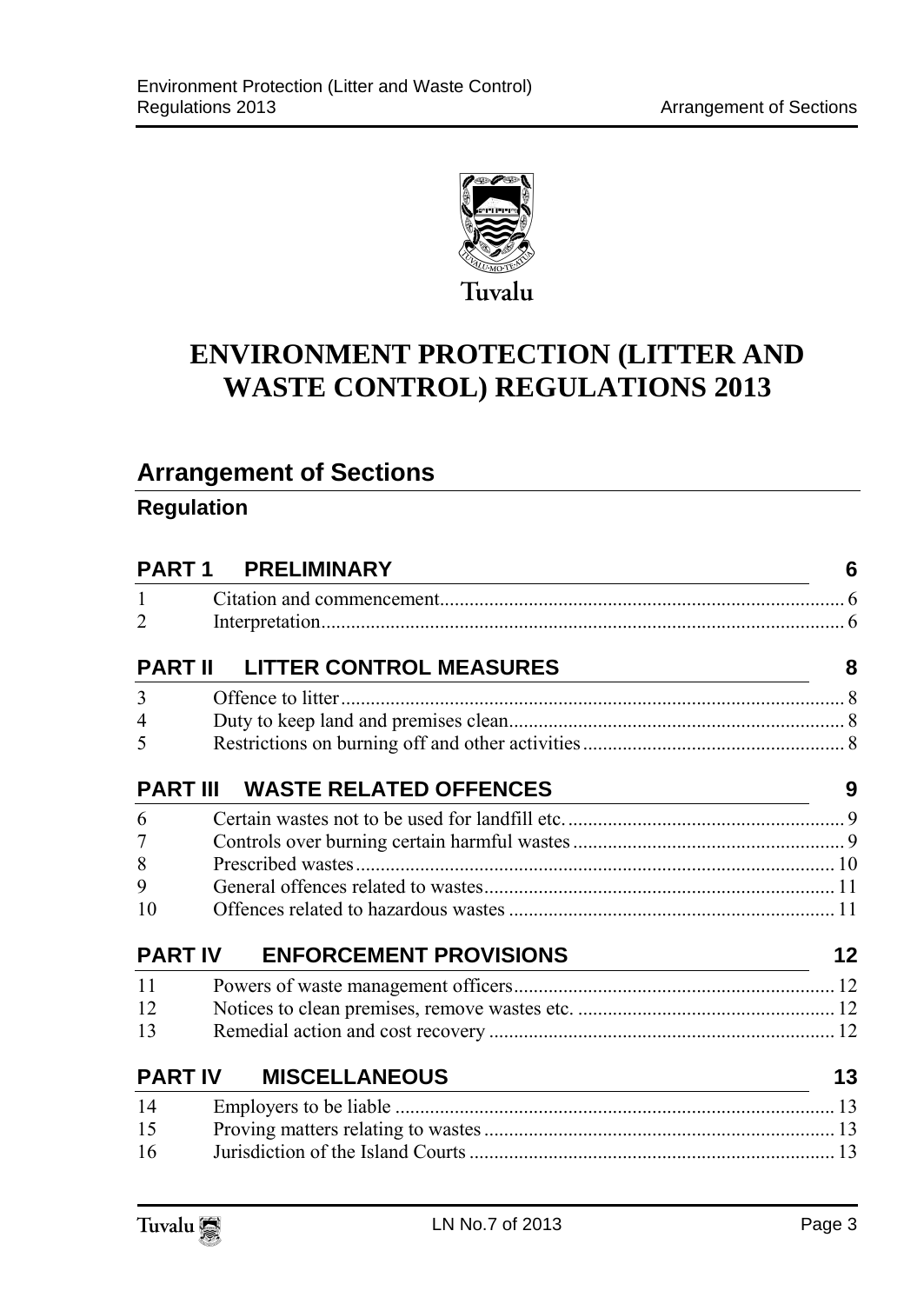| <b>SCHEDULE</b><br><b>FORM1</b><br>NOTICE TO CEASE BURNING OFF OR OTHER ACTIVITY |    |
|----------------------------------------------------------------------------------|----|
|                                                                                  |    |
| NOTICE TO CLEAN PREMISES OR REMOVE WASTES                                        | 15 |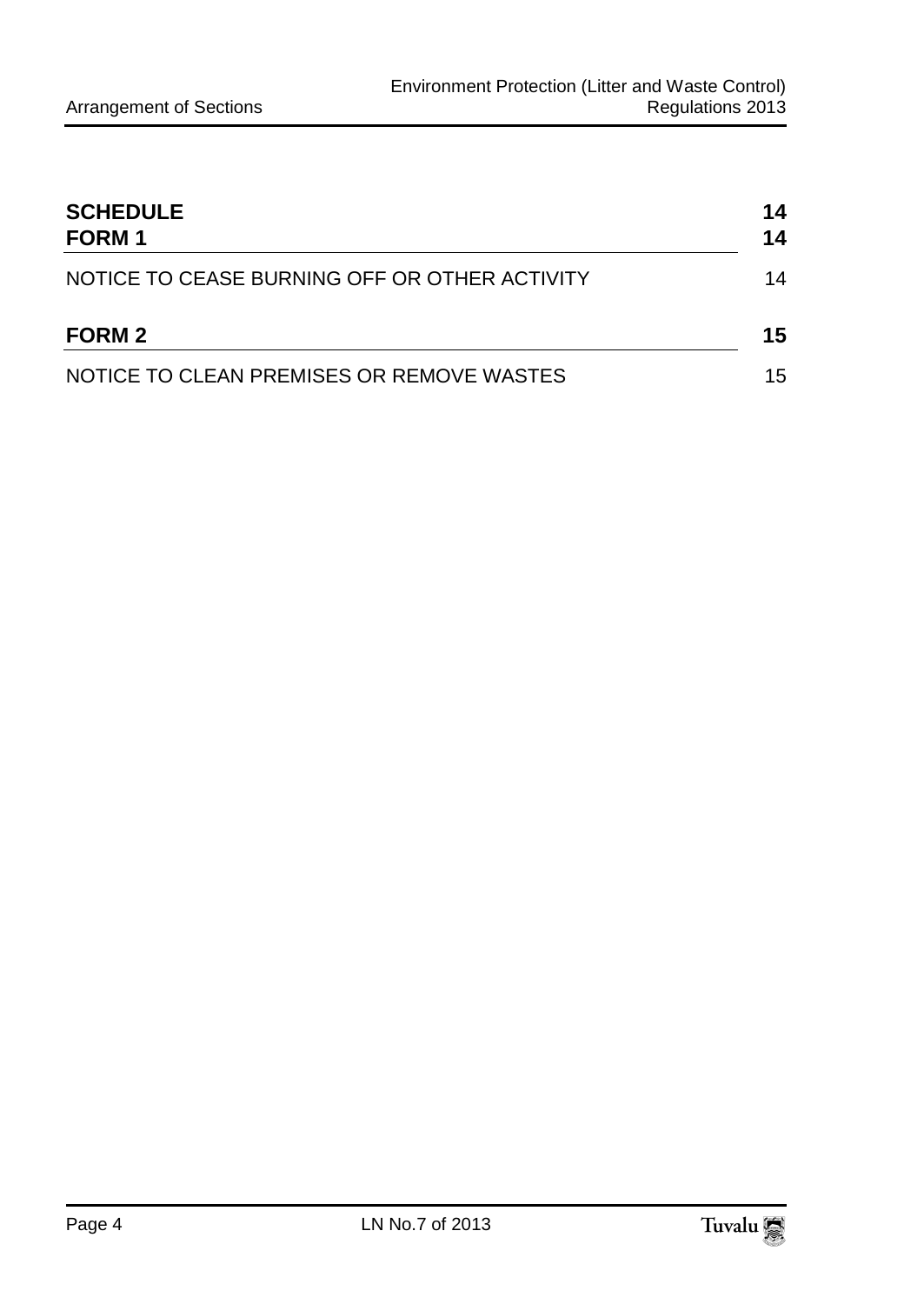Environment Protection (Litter and Waste Control) **Regulations 2013** 

 $21 -$ 



Tuvalu

# ENVIRONMENT PROTECTION (LITTER AND **WASTE CONTROL) REGULATIONS 2013**

### LN No.7 of 2013

## MADE UNDER SECTION 39 OF THE ENVIRONMENT PROTECTION ACT

Made this 25th day of October 2013

HON. VETE SAKAIO

Acting Minister for Foreign Affairs, Trade, Tourism, Environment and Labour

Published by exhibition at the public office of the Government this 25th day of October 2013.

SONE

Acting Secretary 16 Government



LN No.7 of 2013

Wir Wright Page 5  $\label{eq:3.1} \mathcal{L}^{\text{N}}(\mathbb{R}^d) = \mathcal{L}^{\text{N}}(\mathbb{R}^d) \quad \text{and} \quad \mathcal{L}^{\text{N}}(\mathbb{R}^d) = \mathcal{L}^{\text{N}}(\mathbb{R}^d) \quad \text{and} \quad \mathcal{L}^{\text{N}}(\mathbb{R}^d) = \mathcal{L}^{\text{N}}(\mathbb{R}^d) \quad \text{and} \quad \mathcal{L}^{\text{N}}(\mathbb{R}^d) = \mathcal{L}^{\text{N}}(\mathbb{R}^d) \quad \text{and} \quad \mathcal$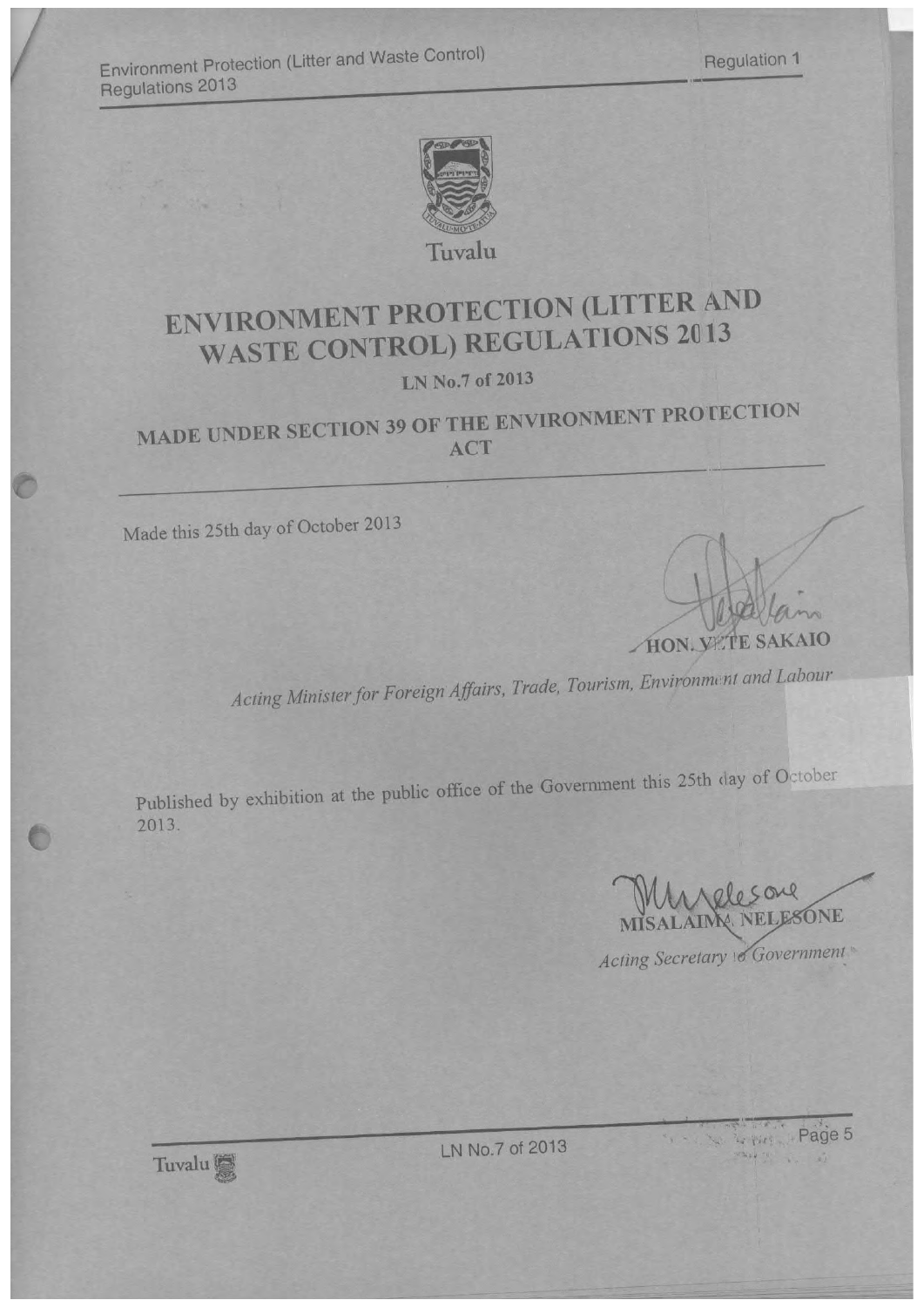### **PART 1 PRELIMINARY**

#### **1 Citation and commencement**

- (1) These Regulations may be cited as the Environment Protection (Litter and Waste Control) Regulations 2013.
- (2) These Regulations shall come into effect on the date that they are made.

#### **2 Interpretation**

In these Regulations, unless the context otherwise requires –

"the Act" means the Environment Protection Act 2008;

"**authorised dumping site**" means any waste dump or waste disposal facility operated by a designated waste management operator in accordance with the Waste Operations and Services Act 2009;

"**corporation**" includes any licensed business;

"**deposit**", in relation to litter or waste, includes -

- (a) casting, placing, throwing or dropping; and
- (b) allowing litter or waste to be cast, thrown, dropped or to escape from any motor vehicle, trailer, ship, boat, vessel or craft;

"**designated waste management operator**" means any designated waste management operator under the Waste Operations and Services Act 2009, and includes the Solid Waste Agency;

"**Environment Officer**" means an environment officer appointed under section 9 of the Act;

"**hazardous waste**" means:

- (a) any wastes which are, or which have the potential to be, toxic or poisonous, or which may cause injury or damage to human health or to the environment;
- (b) any specific substance, object or thing determined under any law to be a hazardous waste; and
- (c) any other matter or thing deemed under international conventions applicable to Tuvalu to be hazardous wastes, or to have the characteristics of hazardous wastes;

"**litter**" includes refuse, rubbish, paper, cardboard, bottles, cans, glass, metal, garbage, debris, dirt, rubble, ballast, stones, earth, waste matter, or any other thing of a like nature, which are:

(a) discarded as waste; or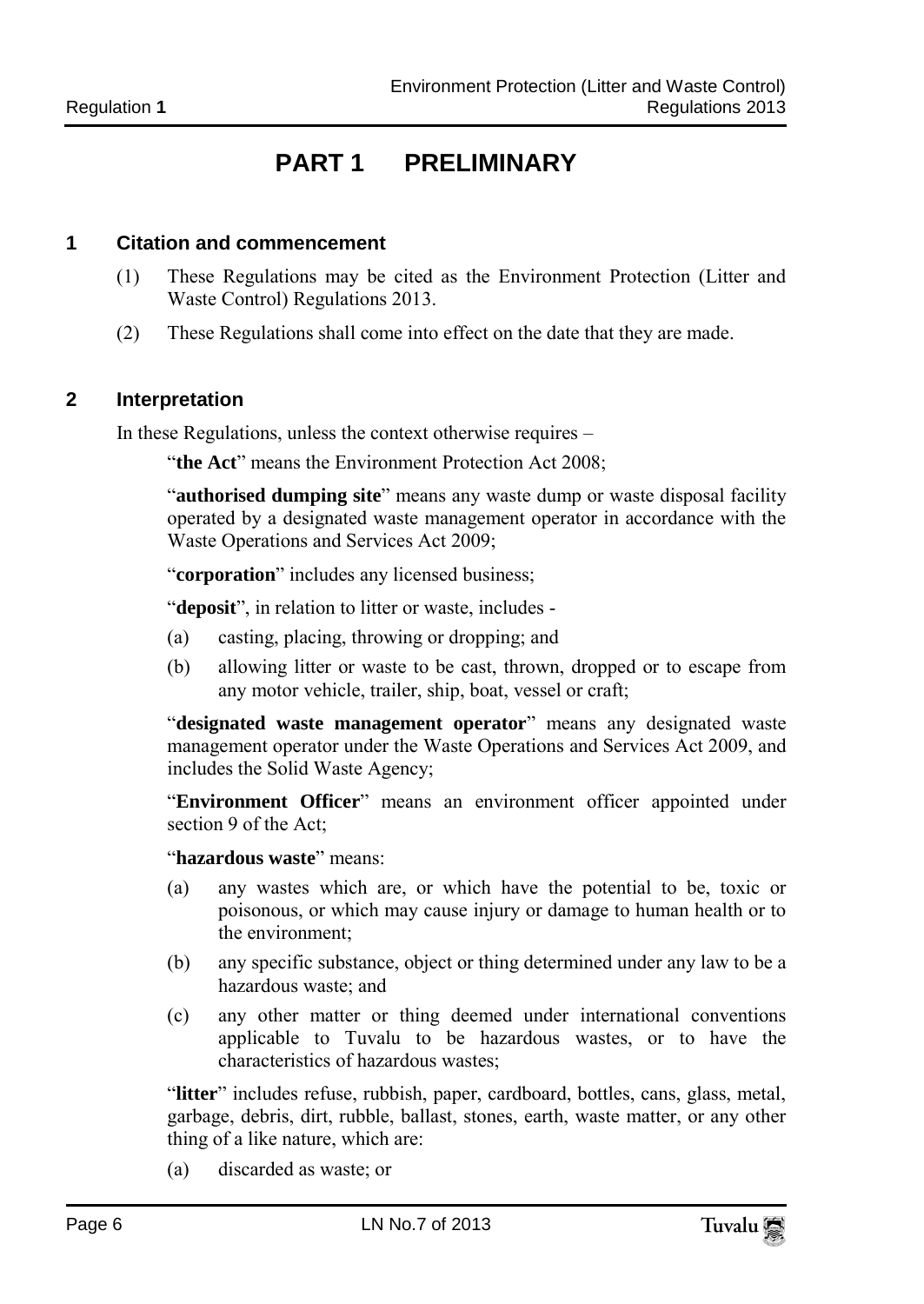- (b) kept in any place for no purpose other than as waste; or
- (c) deemed under any law to be waste.

"**ozone depleting substance**" means all substances prohibited or regulated as controlled substances under the Vienna Convention for the Protection of the Ozone Layer from time to time, including the chemicals prescribed under the Convention being types of chlorofluorocarbons, halons, carbon tetrachlorides, methyl chloroforms, hydrobromofluorocarbons, hydrochlorofluorocarbons and methyl bromide;

"**Persistent Organic Pollutant**" means any of the chemicals or substances regulated under the Stockholm Convention from time to time, including any substance or thing which is or contains aldrin, chlordane, DDT, dieldrin, endrin, heptachlor, mirex and toxaphene;

"**pollution**" means the introduction by persons, directly or indirectly, of substances or things into the environment which may result in harm to living resources and ecosystems, and hazards to human health, including causing -

- (a) detriment to or degradation of the environment; or
- (b) detriment to any beneficial use –

and includes "**pollution**" as prescribed by any law;

"**public place**" includes -

- (a) every road, street, private roadway, footpath, access way, drain, service lane, thoroughfare, wharf, pier, jetty and airport to which the public has access;
- (b) any park and reserve, and any place of public recreation to which the public has access, whether with or without payment of any fee;
- (c) any beach or foreshore, mangrove area, swamp or any other similar place to which the public has access; and
- (d) any other place whether public or private in the open air to which the public has access, whether with or without payment of any fee -

but does not include any authorised dumping site, or any rubbish bin or receptacle in any public place;

"**the Solid Waste Agency**" has the same meaning as in the Waste Operations and Services Act 2009;

"**Stockholm Convention**" means the Stockholm Convention on Persistent Organic Pollutants (Stockholm Convention on POPS), Stockholm, 2001;

"**waste related conventions applying to Tuvalu**" includes:

- (a) the Stockholm Convention;
- (b) the Waigani Convention: and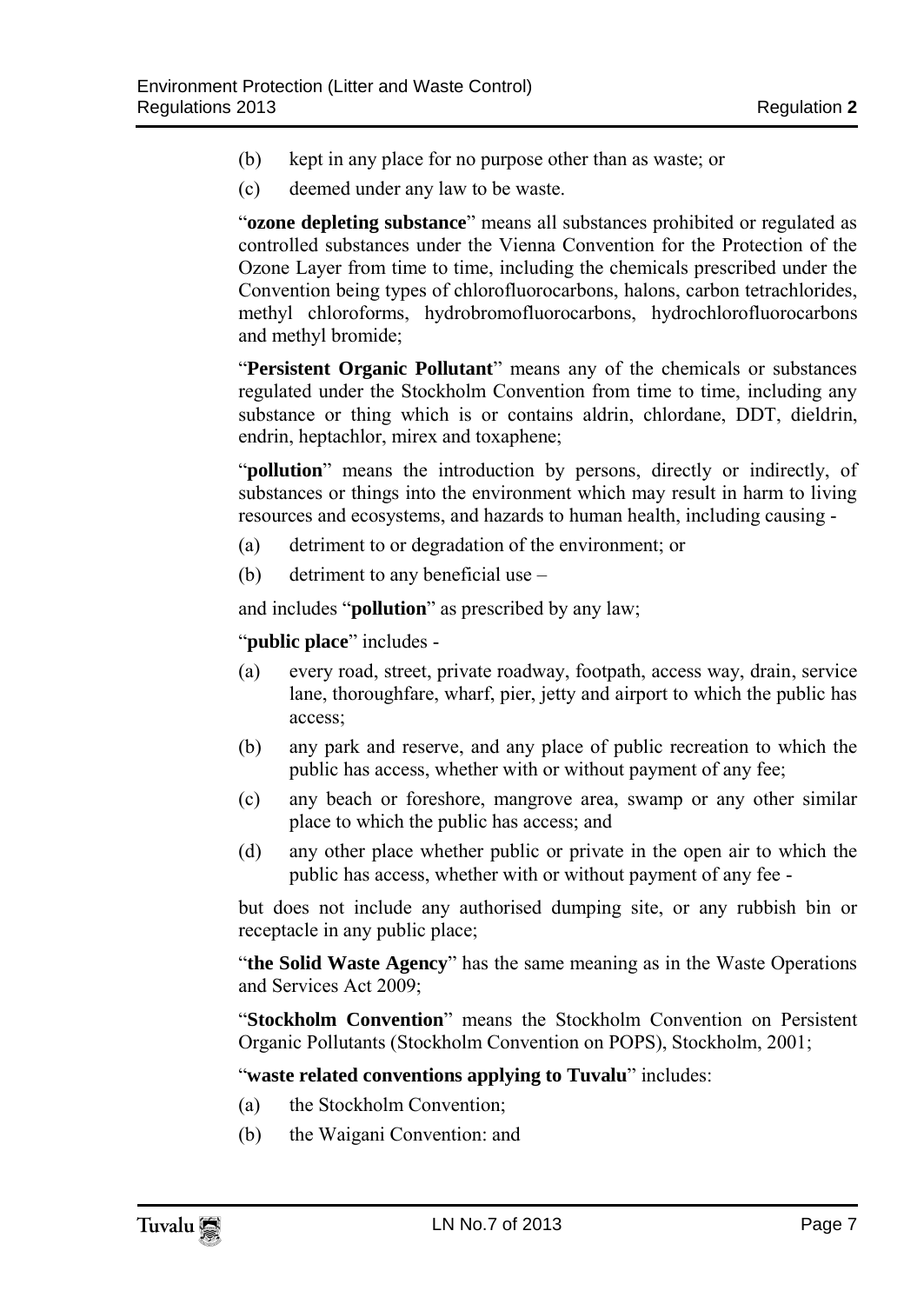(c) any other international convention relating to the management of wastes which is added to the Schedule of the Act in accordance with section 24(2) of the Act, from time to time; and

"**wastes**" has the same meaning as in the Act, and includes all things declared or deemed to be wastes under any law.

### **PART II LITTER CONTROL MEASURES**

#### **3 Offence to litter**

- (1) Any person who drops, deposits or dumps litter
	- (a) in a public place; or
	- (b) on land belonging to another person –

commits an offence and shall be liable upon conviction to a fine not exceeding \$40.

(2) This regulation does not apply to employees and contractors of designated waste management operators who are lawfully exercising their duties and powers under the Waste Operations and Services Act 2009.

#### **4 Duty to keep land and premises clean**

- (1) Every owner and occupier shall keep their land and premises (whether residential or commercial) free from litter and other wastes which may become litter.
- (2) Any person in breach of this regulation may be served with a notice under regulation 12.

#### **5 Restrictions on burning off and other activities**

- (1) No person shall burn litter or other wastes
	- (a) at any time or in any manner which breaches a by-law made by a Kaupule; or
	- (b) in a manner or place which causes any nuisance to any person; or
	- (c) which causes the spread of fire in any manner so as to burn any area of land, any structure or any living vegetation.
- (2) Litter and wastes may not be deposited or dumped:
	- (a) in or near water sources;
	- (b) on beaches or foreshores;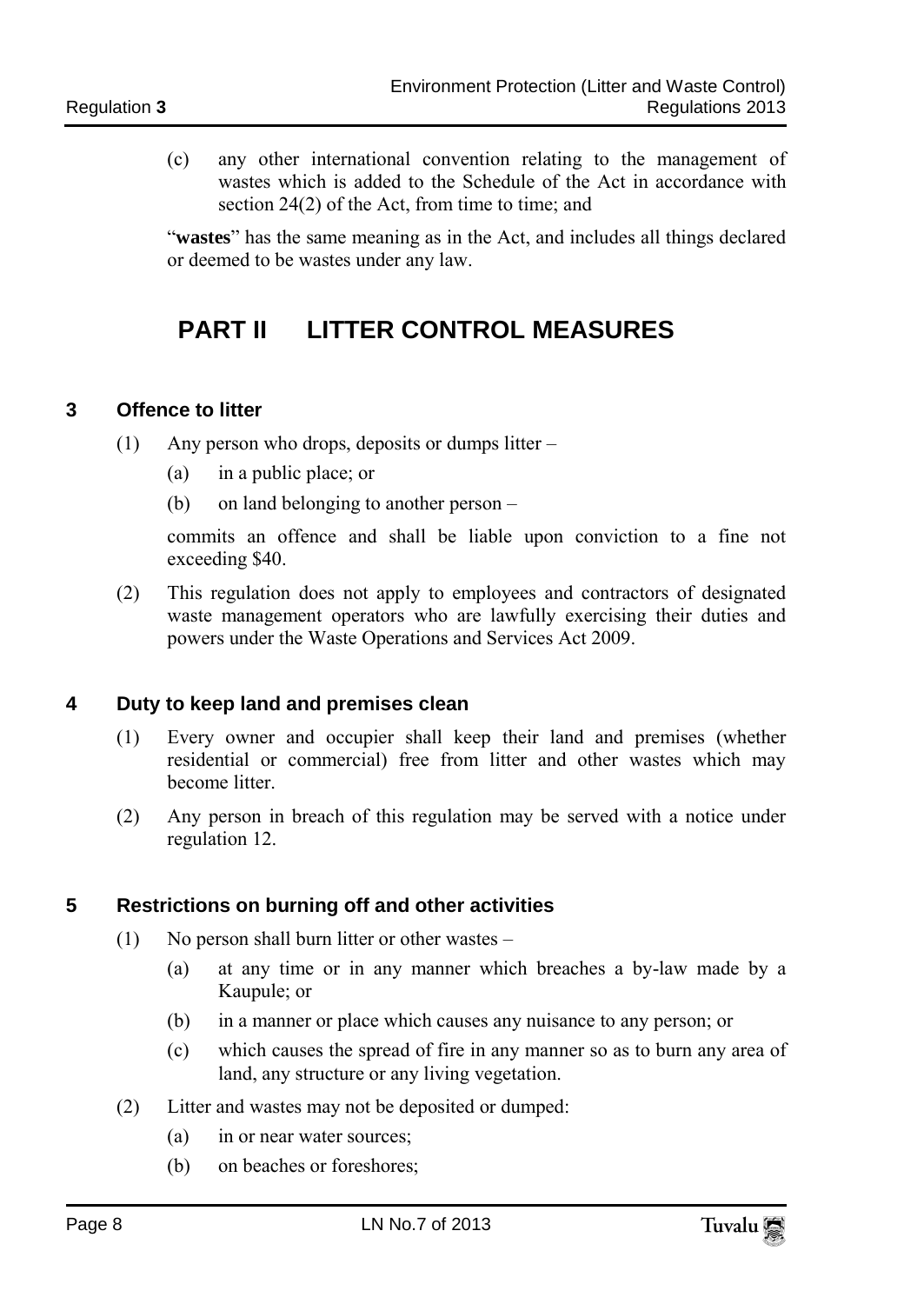- (c) in mangroves or swamps;
- (d) in the sea; or
- (e) in any other way so as to cause the risk of harm to human health or to the environment.
- (3) This regulation may be enforced by the giving of a notice in Form 1 to any person who appears to have breached regulation (1) or who has deposited or dumped the litter or waste, or to have caused litter or wastes to be deposited or dumped.
- (4) A person who  $-$ 
	- (a) breaches sub-regulation (1); or
	- (b) fails to comply with a notice given under sub-regulation  $(3)$  –

commits an offence and shall be liable upon conviction to a fine not exceeding \$200.

### **PART III WASTE RELATED OFFENCES**

#### **6 Certain wastes not to be used for landfill etc.**

- (1) No wastes comprising
	- (a) electrical or computer goods or electrical fittings of any nature; or
	- (b) any white goods in the form of refrigerators of any type, ovens and stoves or washing machines and dryers; or
	- (c) any other goods, substance or thing restricted under the provisions of the Waste Operations and Services Act 2009 -

may be used for the purposes of filling land, or for land reclamation, other than at an authorised dumping site.

- (2) Any person who breaches sub-regulation (1) commits an offence and shall be liable upon conviction to a fine:
	- (a) not exceeding \$500, in the case of an individual; or
	- (b) not exceeding \$1,000, in the case of a corporation, or an individual who has committed an offence against this regulation on a previous occasion.

#### **7 Controls over burning certain harmful wastes**

- (1) Any person who intentionally burns wastes
	- (a) which contain plastics or any hazardous waste or substance; or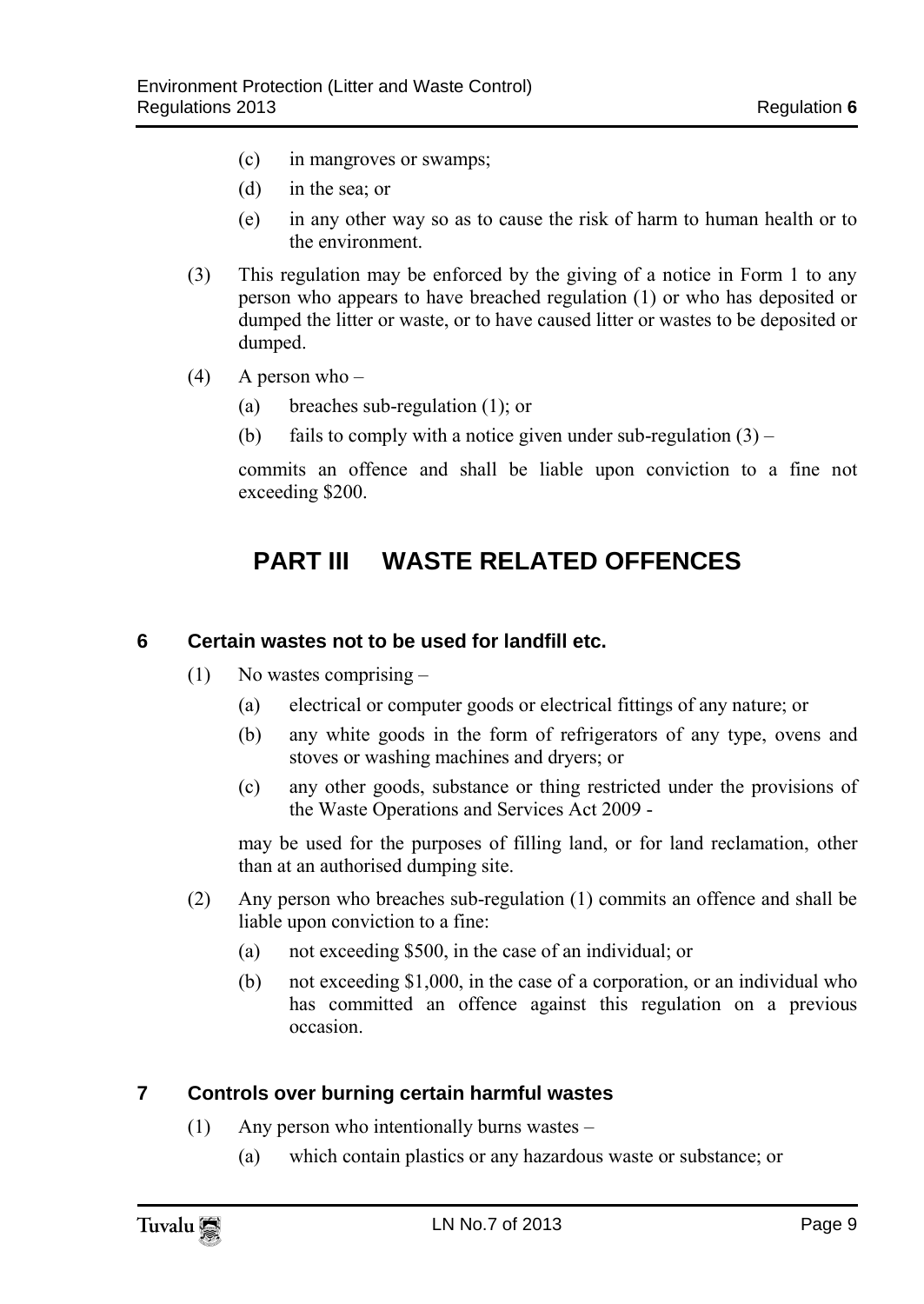(b) creates an unintentional Persistent Organic Pollutant as provided for in the Stockholm Convention –

commits an offence and shall be liable upon conviction to a fine:

- (i) not exceeding \$1,000, in the case of an individual; or
- (ii) not exceeding \$2,000, in the case of a corporation, or an individual who has committed an offence against this regulation on a previous occasion.
- (2) Any person who lights a fire, or causes a fire to be lit, at an authorised dumping site other than:
	- (a) in an incinerator used at the site by a designated waste management operator; or
	- (b) in accordance with lawful directions given by a designated waste management operator –

commits an offence, and shall be liable upon conviction to a fine:

- (i) not exceeding \$1000 or to imprisonment for a term not exceeding 1 month, or both, in the case of an individual; or
- (ii) not exceeding \$2000, or to imprisonment for a term not exceeding 3 months, or both, in the case of a corporation, or an individual who has committed an offence against this regulation on a previous occasion.

#### **8 Prescribed wastes**

- (1) For the purposes of this regulation "**prescribed wastes**" includes
	- (a) all ozone depleting substances;
	- (b) all persistent organic pollutants; and
	- (c) any other type of waste determined in accordance with any law to be a hazardous waste.
- (2) Any person who
	- (a) dumps any prescribed substance at a landfill without disclosing its nature to the relevant designated waste management operator; or
	- (b) fails to store, transport or safely dispose of any prescribed substance in a manner required by law or which is consistent with any international waste related convention applying in Tuvalu –

commits an offence and shall be liable upon conviction to a fine:

- (i) not exceeding \$1,000, in the case of an individual; or
- (ii) not exceeding \$2,000, in the case of a corporation, or an individual who has committed an offence against this regulation on a previous occasion.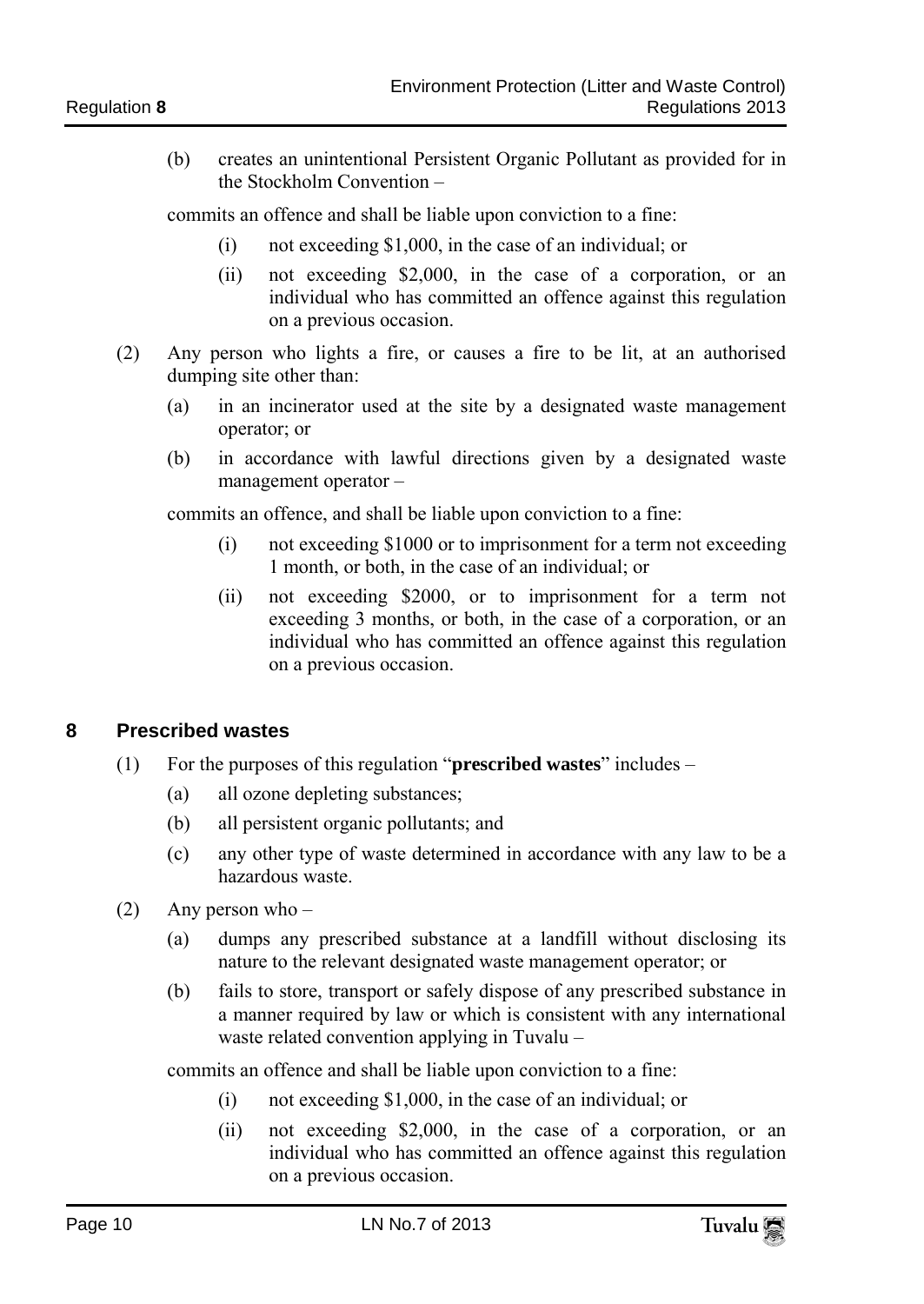#### **9 General offences related to wastes**

- (1) Any person who deposits or dumps wastes at a place other than an authorised dumping site so as to cause pollution to a public area, or to land belonging to the government or to another person, commits an offence and is liable upon conviction to a fine:
	- (a) not exceeding \$1,000 or to imprisonment for a term not exceeding 1 month, or both, in the case of an individual; or
	- (b) not exceeding \$2,000, or to imprisonment for a term not exceeding 3 month, or both, in the case of a corporation, or an individual who has committed an offence against this regulation on a previous occasion.
- (2) Any person who:
	- (a) deposits or dumps any waste;
	- (b) discharges or permits the discharge of any waste; or
	- (c) causes the depositing or discharge of any waste –

on or in the vicinity of a roadway, vacant land or foreshore, or into any water source, pool, well, mangrove or the sea commits an offence and shall be liable upon conviction to a fine:

- (i) not exceeding \$1,000, in the case of an individual; or
- (ii) not exceeding \$2,000, in the case of a corporation, or an individual who has committed an offence against this regulation on a previous occasion.
- (3) Any person who disposes of wastes from residential or commercial premises in a public waste receptacle that is provided in a public place only for the purpose of receiving small quantities of litter, commits an offence and shall be liable upon conviction to a fine:
	- (a) not exceeding \$50, in the case of an individual; or
	- (b) not exceeding \$100, in the case of a corporation, or an individual who has committed an offence against this regulation on a previous occasion.

#### **10 Offences related to hazardous wastes**

- (1) Any person who imports into Tuvalu any hazardous wastes, in a manner which breaches international obligations under waste related conventions applying to Tuvalu, commits an offence and shall be liable upon conviction to a fine not exceeding \$5,000 or to imprisonment for a term not exceeding 3 months, or both.
- (2) Any person who arranges for the movement of hazardous wastes into, out of or within Tuvalu, or for their storage or disposal so as to cause a breach of an international obligation under waste related conventions applying to Tuvalu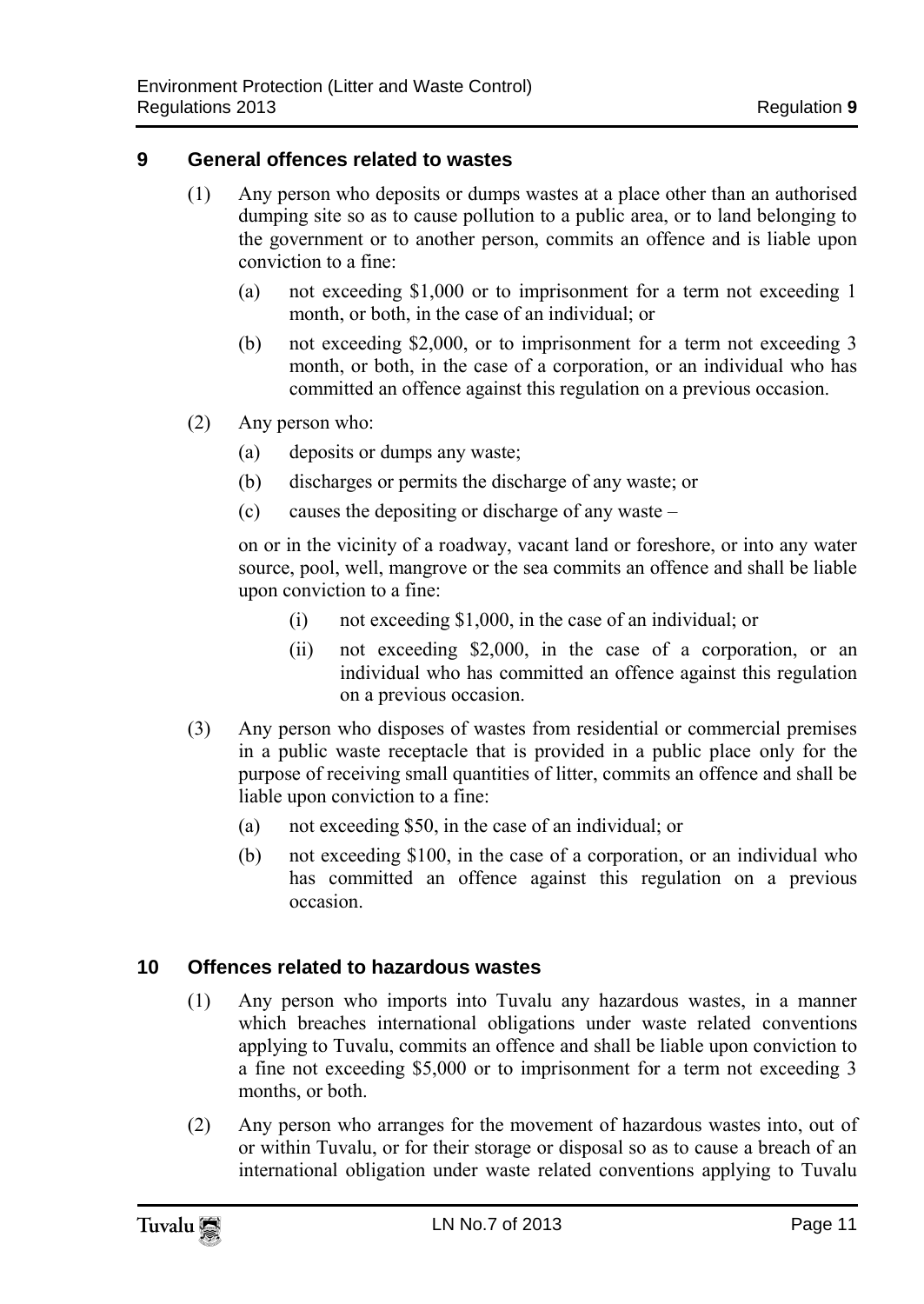commits an offence and shall be liable upon conviction to a fine not exceeding \$5,000 or to imprisonment for a term not exceeding 3 months, or both.

### **PART IV ENFORCEMENT PROVISIONS**

#### **11 Powers of waste management officers**

- (1) For the purposes of this Part and regulation 5(4), officers in the full time employment of the Solid Waste Agency, and any designated waste management operator, and all health inspectors may exercise the powers given to Environment Officers.
- (2) Where any prosecution is undertaken by a Kaupule in its capacity as a designated waste management operator in accordance with these Regulations, the fine imposed by the court shall be payable to the relevant Kaupule.

#### **12 Notices to clean premises, remove wastes etc.**

- (1) An Environment Officer and any officer authorised under regulation 11 may issue a notice in Form 2 requiring an owner or occupier of land or premises who is in breach of regulation 4 or  $5 -$ 
	- (a) to dispose of litter from the land or premises;
	- (b) to remove any wastes to an authorised dumping site; or
	- (c) otherwise dispose of any wastes -

and may impose any requirement in relation to action to be taken under the notice.

(2) Any person who fails to comply with a notice, or any requirement stated on the notice, issued under sub-regulation (1) commits an offence and shall be liable upon conviction to a fine not exceeding \$1000.

#### **13 Remedial action and cost recovery**

If any person –

- (a) breaches regulation 4; or
- (b) fails to comply with a notice issued under regulation 6 or regulation 11 –

an Environment Officer may arrange for the waste to be removed and disposed of, and the costs incurred may be recovered from the person who is in breach of this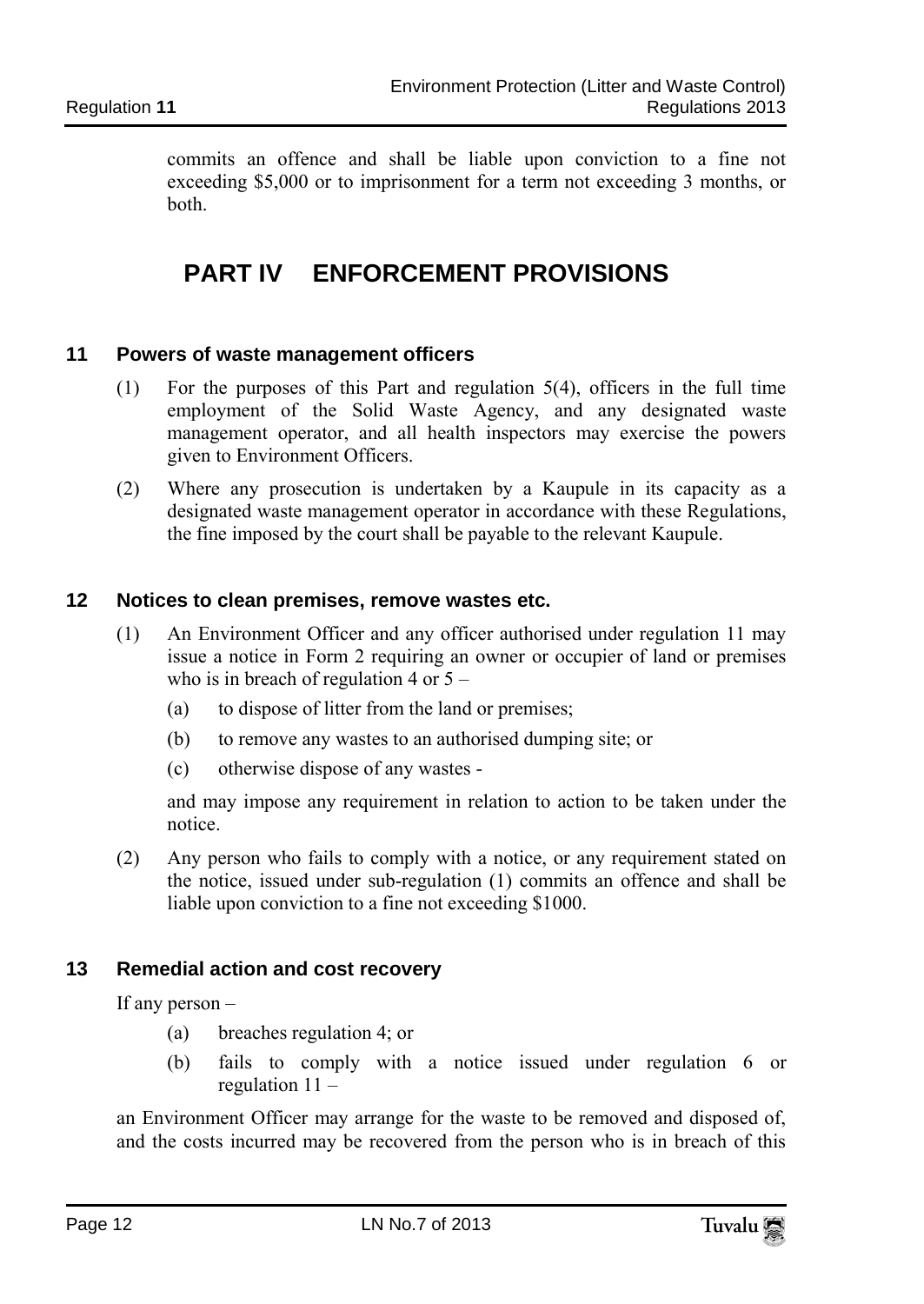regulation, either as a civil debt or pursuant to an order made by a court at the time of convicting the person of an offence under these Regulations.

### **PART IV MISCELLANEOUS**

#### **14 Employers to be liable**

If any person commits an offence under regulation 4 or Part III while acting in the course of that person's employment, the employer of that person shall be liable to be prosecuted for the offence as if the employer had committed it.

#### **15 Proving matters relating to wastes**

- (1) Where in any prosecution under these Regulations
	- (a) evidence is given by a medical practitioner, or any health inspector, that a chemical, substance or item is hazardous or is dangerous to human or animal health, or that any matter constitutes a health risk; or
	- (b) evidence is given by an Environment Officer that there has been, or may be, a harmful or adverse effect on the environment –

the court shall accept that evidence as prima facie evidence of the matters alleged.

- (2) Where a prosecution relates to a chemical or other similar substance, the court may have regard to any information disclosed on the packaging of the chemical or substance to determine whether there is a danger to health or to the public.
- (3) Nothing in this regulation shall limit or affect the manner in which any matter may be proved to the satisfaction of a court.

#### **16 Jurisdiction of the Island Courts**

Pursuant to section 42 of the Act and section 35(3) of the Waste Operations and Services Act 2009, the Island Courts shall have jurisdiction in relation to all offences under these Regulations, except those under regulation 10, and may impose any fine up to the maximum prescribed for each offence.

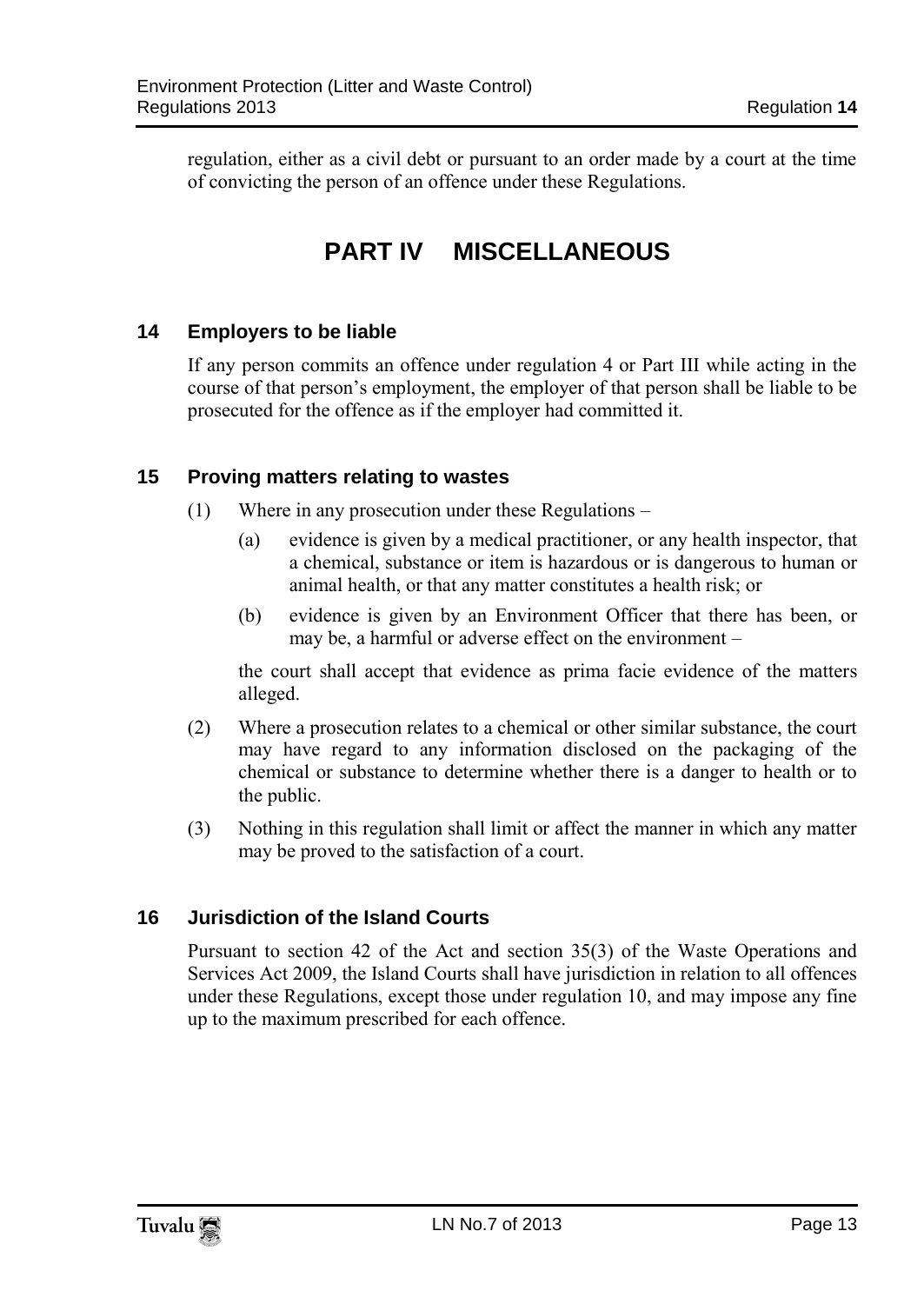#### **SCHEDULE**

#### **Form 1**

#### **NOTICE TO CEASE BURNING OFF OR OTHER ACTIVITY**

Date: / /20

TAKE NOTICE that it has been determined that an activity related to the disposal of wastes is harmful to the public or to the environment.

You are therefore required to –

*\* (Delete whichever do not apply)* 

- 1. Stop burning rubbish or wastes
- 2. Stop burning rubber or plastics
- 3. Stop leaving wastes in or near a source of water, beach, foreshore, mangrove or swamp
- 4. Stop burying wastes or using them for filling or reclaiming land
- 5. Stop dumping wastes in the sea
- 6. *\*(Insert any other activity that is to cease)*

AND YOU ARE REQUIRED to remove all litter and wastes on your land or under your control to an authorised dumping site or waste disposal facility at *(insert place)* 

TAKE NOTICE that if you fail to comply with the requirements of this Notice at any time after receiving this Notice you may be fined \$200.

Issued by the Department of Environment /A Designated Waste Management Operator

**SIGNED** 

*\*Environment Officer \*Officer of a designated waste management operator*